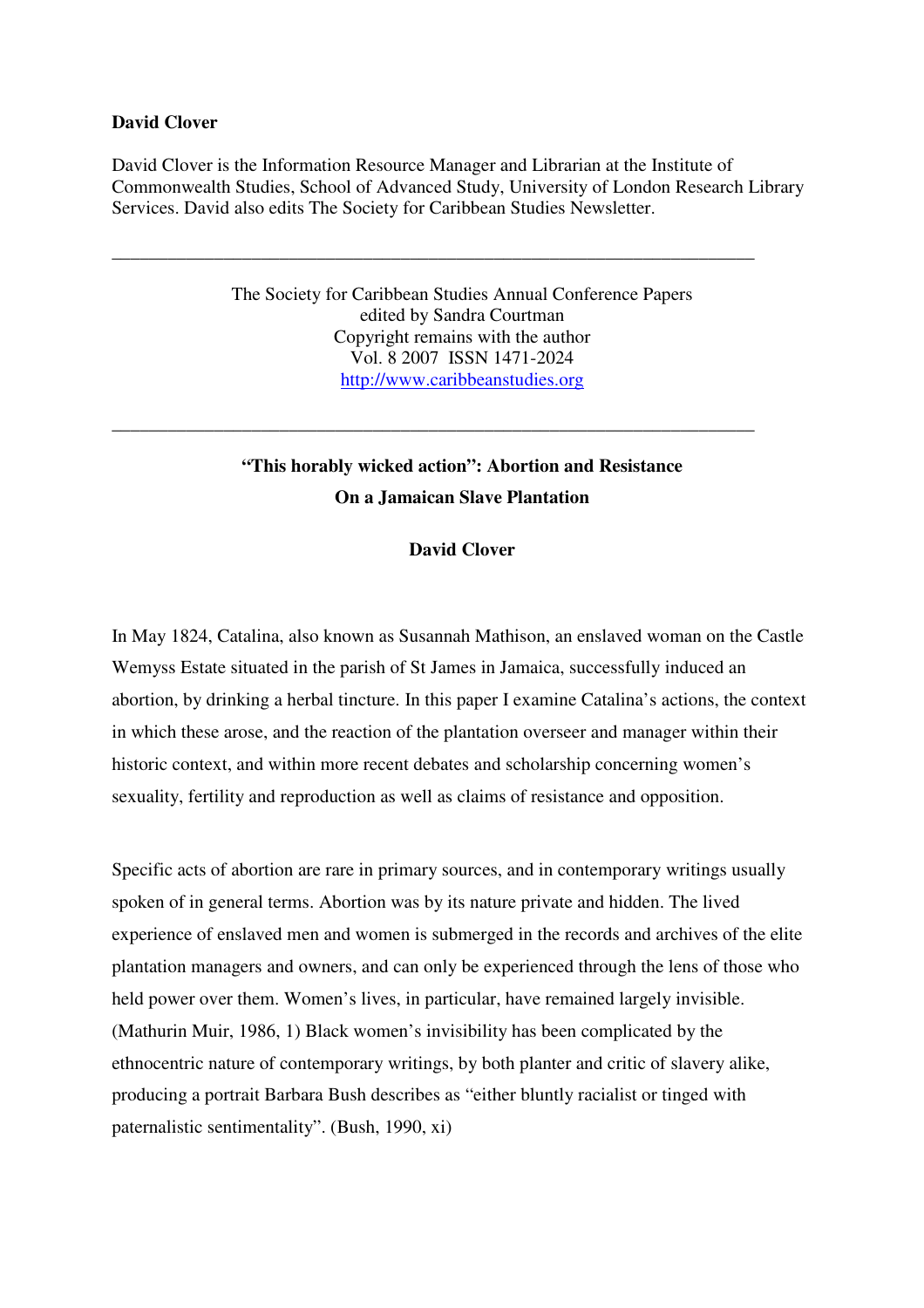Catalina lived and worked on the Castle Wemyss estate, a sugar estate situated in the parish of St James in Jamaica, on the north side of the island, inland and east of Montego Bay, and close to the area known as the Cockpit Country. It was of a good size, being 1117 acres, with about 156 acres under cane, but was disadvantaged by its location in the interior of the island with poor access to the wharf.

In terms of the experienced of enslaved labour the estate was typical of many in Jamaica, in 1832 almost half of Jamaica's slaves lived on units of more than 250 slaves (slightly larger than the Castle Wemyss Estate) and more than half of Jamaica's slaves belonged to absentee owners. (Higman, 1976, 69; Higman, 1984, 112)

Gilbert Mathison inherited this estate from his father in 1774 (along with a debt of some £1,600). In 1795 Mathison came to England and then settled in London for thirteen years, returning to Jamaica only in 1808, soon after the 1807 Act for the Abolition of the Slave Trade, to examine the new situation at first hand. As a result he wrote a tract entitled *Notices respecting Jamaica, 1808, 1809 & 1810,* which was published in London in 1811. (Mathison, 1811) In it he gave his views on the current state of affairs and his proposals for the successful running of a sugar estate in these new times.

Mathison's proposals were influenced by movements towards more scientific agriculture, the increased mechanisation of agriculture and industry, and consideration of ideals of humanitarianism. He contended that with labour becoming limited, priorities had to shift to recognise that the first duty of the owner or overseer was the care and good management of the enslaved labour, and he made various recommendations including those aimed at reducing the incidence of tetanus, encouraging women to give birth in a proper lying-in apartment with attendant midwife, and improving nutrition by increasing provision gardens.

In their history of another Jamaican plantation, Worthy Park, which also carried out similar interventions, Michael Craton and James Walvin describe the motives as unlikely to be more than "nominally humanitarian", with healthier and more humanely treated slaves more likely to be both more efficient in their work and more likely to achieve natural increase in population on the estate. (Craton and Walvin, 1970, 173)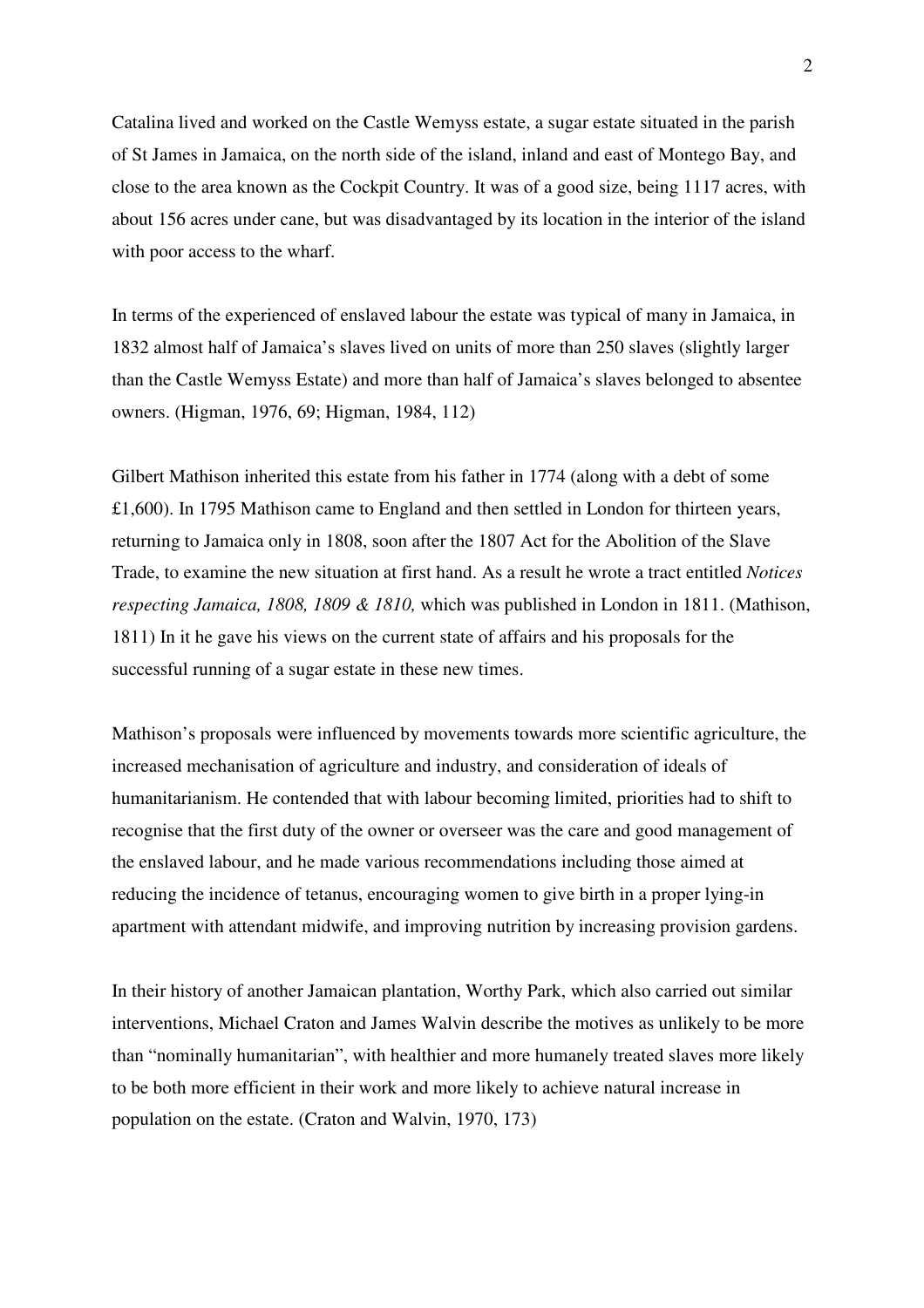Despite his concerns with plantation management the Castle Wemyss Estate did not produce enough income for Mathison's own needs and the running of the estate, forcing Mathison to borrow money and in 1823 the estate was handed over to Simon Halliday, a member of Mathison's extended family by marriage, in order to clear these debts. Halliday resolved that the estate should be run as under Mathison's ownership, including the despatch of full and regular monthly reports, and these along with the other surviving records provide a detailed picture from 1823 to 1829 of the state of affairs of the estate. Any impressions gained from Castle Wemyss records are necessarily one-sided, and these contain a fairly large number of letters covering a short period, many written to educate the new owner.

Despite efforts of amelioration, after 1802 the Castle Wemyss Estate experienced a continual loss of total slave numbers, falling from 241 to 200 in 1817 and 180 in 1820. Despite purchasing additional slaves in 1823, thus increasing the number to 203, numbers fell to 200 in 1825 and by 1827 numbered only 177. An examination of the records for the years between 1817 and 1828 shows that the greatest drop of numbers came in those aged over forty. In other age groups the decline was constant but slight. (Halliday, 1996, 72-73) This experience was typical of Jamaica and the West Indies as a whole, with an absolute decline in the slave population across the British West Indies in the period from 1807 to 1834. (Higman, 1984, 72)

Catalina, also known as Susannah Mathison, is described in 1824 as a 35 year old Creole Negro. The overseer's monthly report for May 1824 states:

this women having been threatened (tho' not punished) in the Field by the Driver in the course of her work for quarrelling with another woman made a complaint to me at the same time informed me she thought herself pregnant and could not work in great Gang in consequence of which I desired her to be examined by the Midwife who reported her as being so (her infant dying only six weeks previous to the examination of the Midwife) I put her into the second Gang for light employment, the doing so of which excited the curiosity of her fellow Negroes who ridiculed her as making a pretence (she having formerly been a deceiving character) to escape working in the Field. She threatened the Midwife that she would bring on herself an abortion (because the Negroes troubled her) two weeks previous to the facts taking place on Monday May 3rd. She actually went to the Pastures and picked a herb called country Ebo which she boiled and Drank consequently brought on the fact she so coldly premeditated, the Doctor of the Estate was applied to who directed me the confine her until Mr P[hillips, the estates' Attorney] arrived which was done and upon Mr P. strictly examining the case caused her to be confined in the Dungeon for one month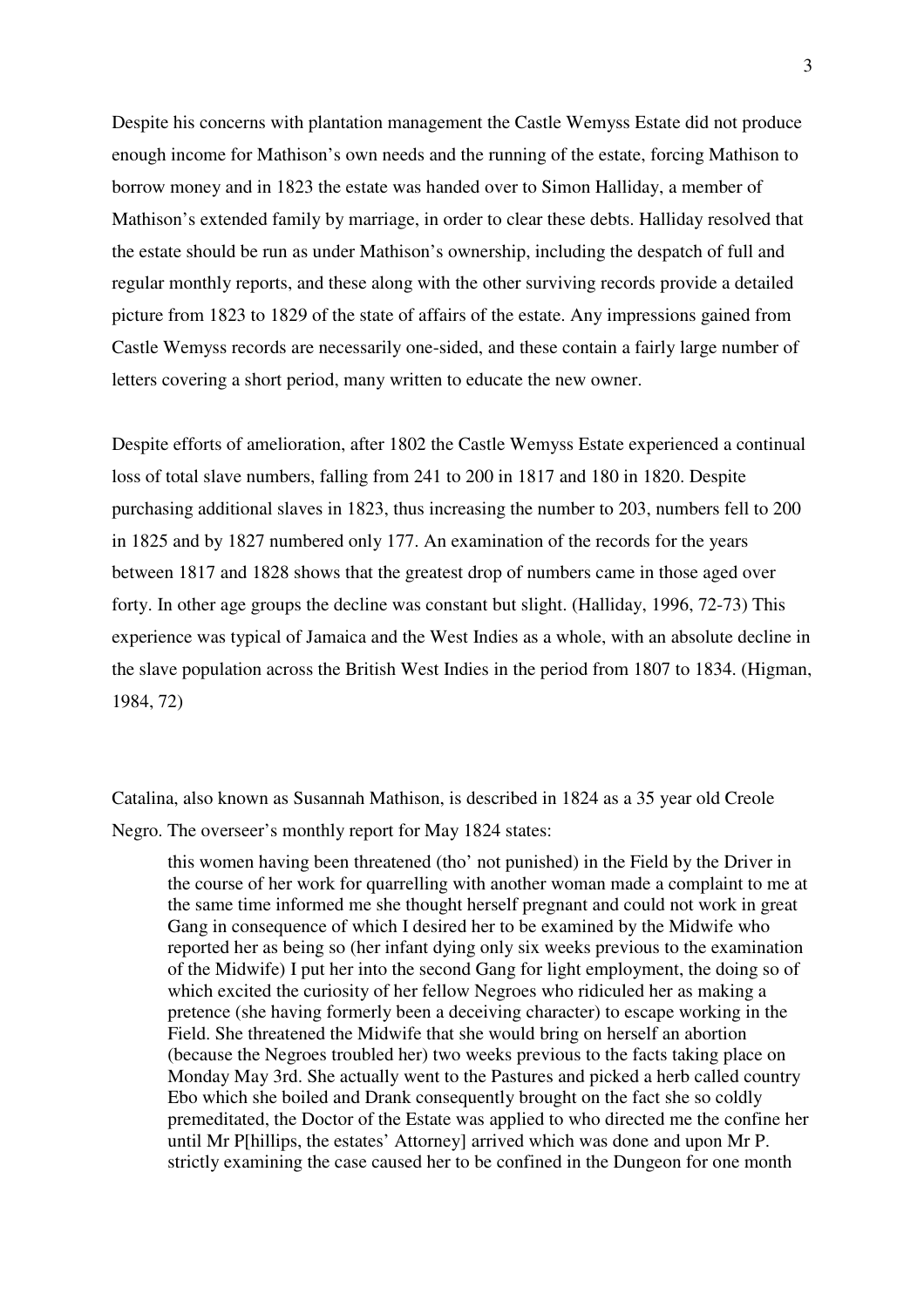and kept on as much Bread and water only as she could consume as punishment which was attended to. (Castle Wemyss Estate Papers ICS 101/3/2/8)

The attorney sent his slightly differing account of the incident in his next letter to Halliday:

The only case of misconduct is of a woman called Catalina alias Susannah Mathison which is of too serious a nature to overlook, she belongs to a family notoriously bad having been one of those formerly practising Obeah, this woman brought on abortion during last month by drinking profusely of Vervain & Contryerva, which she threatened to do in consequence of a disagreement with her husband, for this horably wicked action I have directed she should be punished with solitary confinement.

In subsequent correspondence Phillips and Halliday agree that it was only because they disagreed with the use of the whip that she had got off so lightly.

At a time when severe flogging was regularly carried out in the Navy, British prisons and penal colonies and punishment remained severe on many estates, Mathison recommended the use of rewards rather than punishment, and every alternative form of punishment before the use of the whip. (Halliday, 1996, 73) When Simon Halliday took over the estate, in one of his earliest letters he wrote that he was by no means a friend of the whip if it can be possibly avoided. The attorney Phillips replied:

I am delighted to hear you say you are not a friend to corporal punishment. Although we cannot do in some instances without the use of the whip it certainly is much oftener used in this country than occasion calls for and it is my constant endeavour to check the improper use of it.

Punishments that are recorded in the papers include imprisonment and the use of the collar.

The reports quoted above reveal moral repugnance, anger at the loss of a unit of natural increase, and the fear of old African heathen ways, but neither the overseer nor attorney commented on the fact that Catalina's action was not necessarily in order to get rid of an unwanted baby, but that her act of defiance was intended to draw attention to her grievances and cause maximum disturbance (in which she was successful).

Hilary Beckles has described enslaved women as "natural rebels", who embody a culture of refusal and resistance through which the individual claims a self and an identity. By placing black woman's 'inner world' – fertility, sexuality and maternity – on the market as capital assets, it is suggested that the system produced a 'natural' propensity to resist and refuse as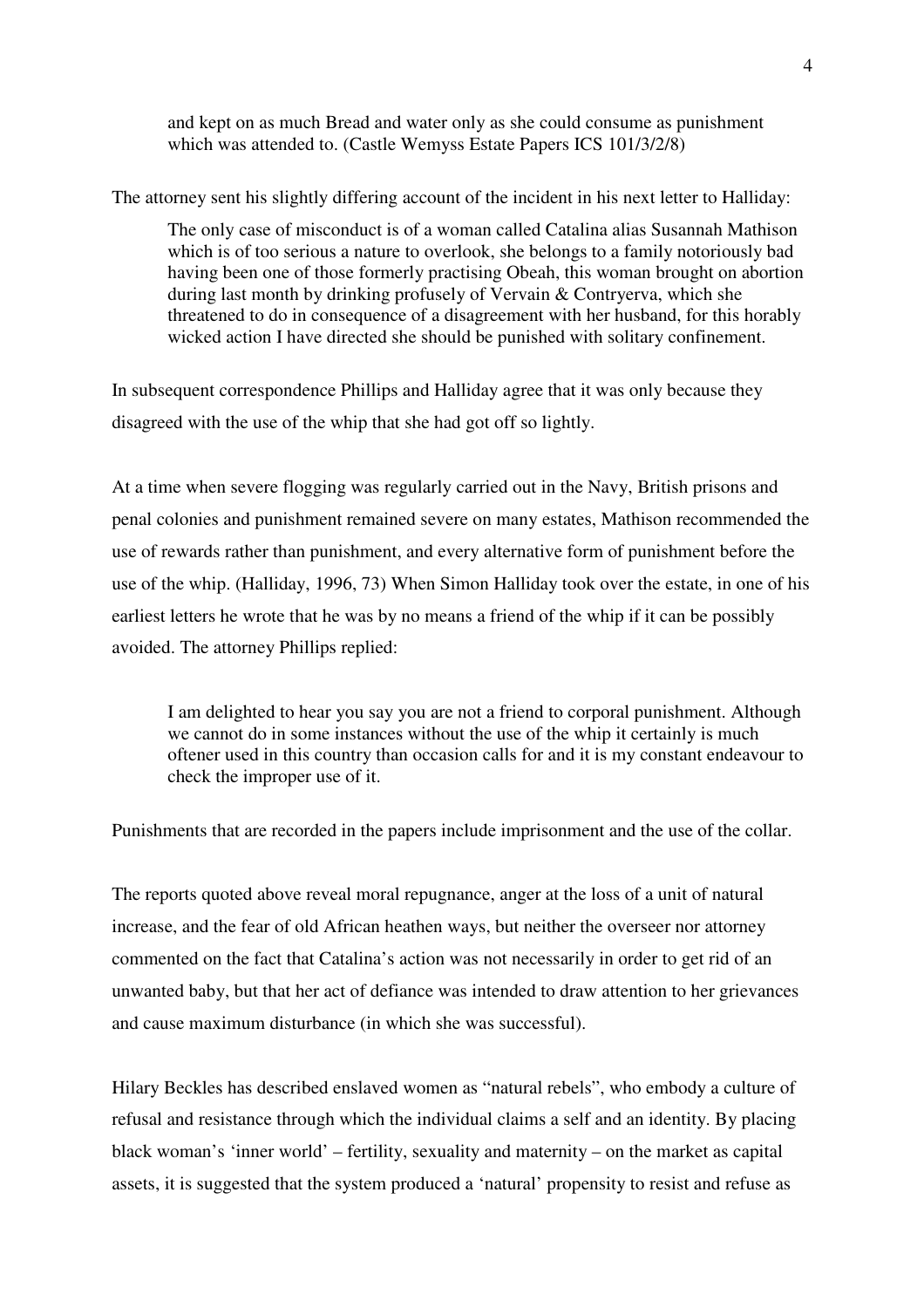part of a basic self-protective and survival response. (Beckles, 1989) Women had the power and will to destabilise the plantation's labour productivity. Enslaved women have been described as being capable of resisting the nature of slavery through a variety of single or collective acts, including malingering, shirking work, shamming illness, lying, stealing and even open defiance and abuse of overseers. (Bush, 1990, 45, 53; Hall, 1999, 92; Mathurin Muir, 2006, 239, 323)

Contemporary accounts describe enslaved women's "everyday resistance". James Thomson, in his 1820 *Treatise on the Diseases of Negros…*notes, "planters everywhere find pregnant women most difficult to manage. They have so many prejudices, so many wants, that it is impossible to satisfy them. Their situation they well know precludes any chastisement from being had recourse to, and in consequence they are extremely insolent, and it requires great forbearance to submit to their conduct… Most of them when they miss the regular return of their monthly sickness, report themselves pregnant, and require an exemption from the regular labour in the field…"(Thomson, 1820, 112)

Thomson also noted the difficulty in ascertaining whether a woman was pregnant or not, and describes some enslaved women who mistaken in their belief with child, then pretend to say that they have miscarried. (Thomson, 1820, 112-113) Dancer in his description of the signs of pregnancy, warns that "a woman can have no certain proof of being with child before the fourth month when the child quickens". (Dancer, 1809, 267-268)

In the years prior to and with the abolition of the slave trade concerns about fertility and reproduction increased in the West Indies, primarily motivated by the need to sustain labour supplies. Throughout the period of slavery, it was suspected that women procured abortions and actively managed fertility.

Contemporary accounts of abortion are included in the writing of white planters, doctors and estate attorneys. Care must be taken in the interpretation of contemporary accounts of "abortions" – the terms miscarriage and abortion being used indiscriminately to cover both spontaneous and deliberate abortion. Collins describes abortions as "frequently accidental, and sometimes spontaneous, being solicited by art", either through physical means or by use of "simples of the country" (Collins, 1811, 134) while Sells in 1823 described enslaved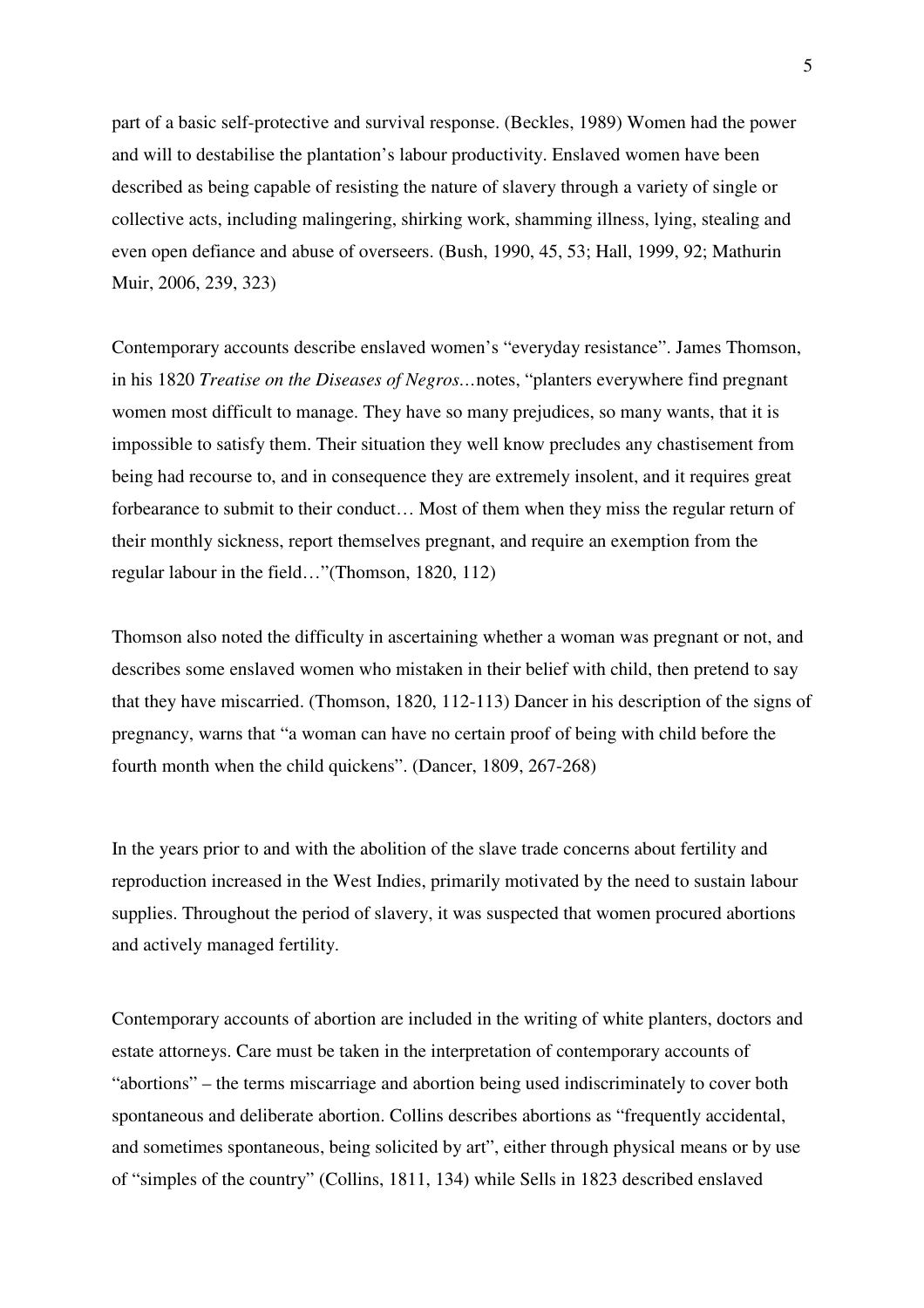women as being "liable to abortion", referring to miscarriage. (Sells, 1972, 16-17) Morgan notes too it would have been difficult for doctors to distinguish between many cases of spontaneous miscarriage and self-induced abortions. (Morgan, 2006, 246) We need also be mindful that contemporary accounts were not written in political neutral times, and must be read in light of contemporary debates on the conditions of slavery and arguments for and against abolition.

De la Beche attributed the decrease in population in part to, "the practice too many of the young women have, of procuring abortions in the early stages of pregnancy, from their dread that child-bearing will interfere with the pursuit of their favourite amusements, and their dislike of the restraint that it necessarily imposes on them." (cited in Higman, 1976, 100) Other contemporary writers mentioning the practice of procuring abortions include Governor Edward Trelawney and Edward Long. (Long, 1774, 435-439; Trelawney, 1774, 35-56) Reverend Henry Beame wrote of Jamaican slaves in 1826:

The procurement of abortion is very prevalent… there being herbs and powders known to [slaves], as given by obeah men and women… these observations respecting abortion have been collected entirely from Negroes, as the white medical men know little, except from surmise. (cited in Craton, Walvin and Wright, 1976, 141)

John Williamson's account of his residence and medical practice in the West Indies, describes visiting a woman at Dovehall who was suspected of using means for an abortion; and another incident where Caroline, an enslaved woman, was supposed to have been in her seventh month of pregnancy and became hysterical, on account of some dishonest imputation brought against her by her fellow servants, and had then taken some violent ingredient to procure an abortion, though Williamson found that she had not been guilty of the second claim. (Williamson, 1817, 129-130, 326)

Another physician, James Thomson, a few years later described a great aversion to becoming early mothers, leading to inducing attempts at abortion. Thomson describes "early and unbounded indulgence in venereal pleasures" as a common cause of sterility, and deliberate attempts to procure abortions and reduce fertility as resulting from "peculiar prejudices and an aversion to relinquish their former habits". (Thomson, 1820, 110-111)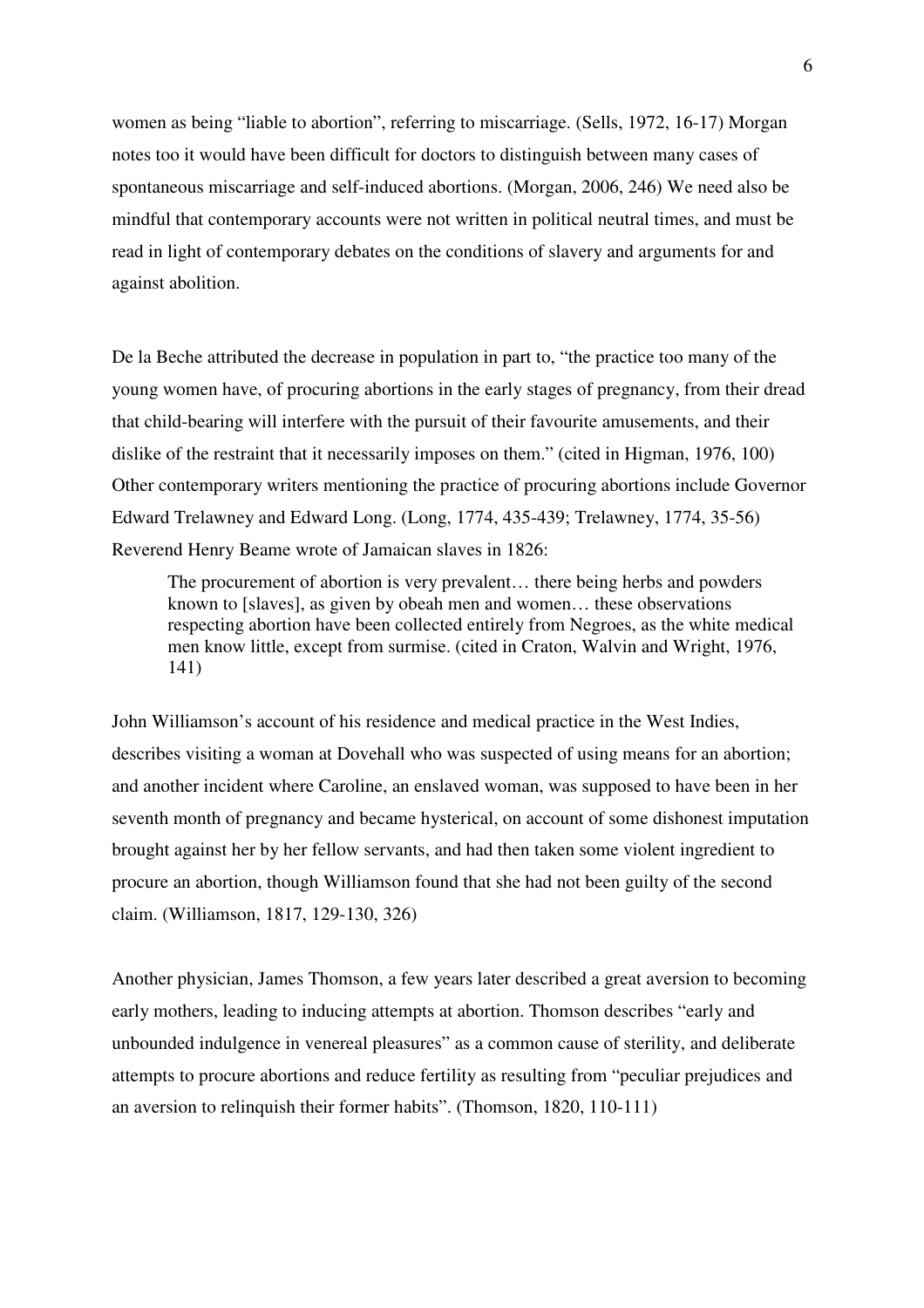In contrast to these descriptions of desires to be rid of children, John Stewart wrote "the affection and solicitude of a negro mother towards her infant is indeed ardent even to enthusiasm. The crime of infanticide,… was perhaps never heard of among the Negro tribes". (Stewart, 1808, 235) Gregory Matthew describes visiting his estate and "every woman who had a child held it up to show to me, exclaiming, - 'see massa, see! Here nice new Negro me bring for work for massa". (Matthew, 1834, 217)

Catalina used two common plants to induce her abortion – contrayerva, which was used medicinally for a variety of ailments, including use as a diuretic and purgative, and to promote terms, treating the obstruction of menses and vervain<sup>1</sup>, a native plant of Jamaica used as a remedy for worms, as a purge, to treat diarrhoea, to initiate menstruation, and to treat the pain that lingers on confinement. (Long, 1774, 717,760; Dancer, 1809, 262-3, 379- 386; Asprey and Thornton, 1953; Berry, 1999, 49, 226)

It has been suggested that enslaved women may have brought knowledge of abortion and contraception with them to the Caribbean. Traditional African societies used herbs, the leaves of shrubs, plant roots and the bark of some trees for this purpose, under certain circumstances. (Bush, 1996, 204) Claims that many West Indian plants used for medicinal purposes were of African origin have been criticised as unsubstantiated. Berry found that few plants originating exclusively from Africa that were then transferred to the West Indies, and none that could have been transferred by Africans themselves. (Berry, 1999, 66-68) Rather than suggesting a discontinuity of knowledge I suggest this indicates a dynamic exploration of the properties of similar plants may well have taken place.

More recent scholarship has tried to quantify, understand and explain contraception and abortion in the West Indies during the period of slavery. With little direct evidence and lacking enslaved women's own accounts of their actions, such work is by its nature largely speculative. Barbara Bush in her study of slave women in Caribbean society has stated that abortion and contraception may have been a form of slave resistance. (Bush, 1990, 139) Despite the lack of concrete evidence more recently Bush has contended that the natural increase in reproduction after 1838 suggests and supports the proposition that the

 $\overline{a}$ 

 $<sup>1</sup>$  Vervain = Verbena Jamaicaensis (Stachyterpheta Jamaicensis)</sup>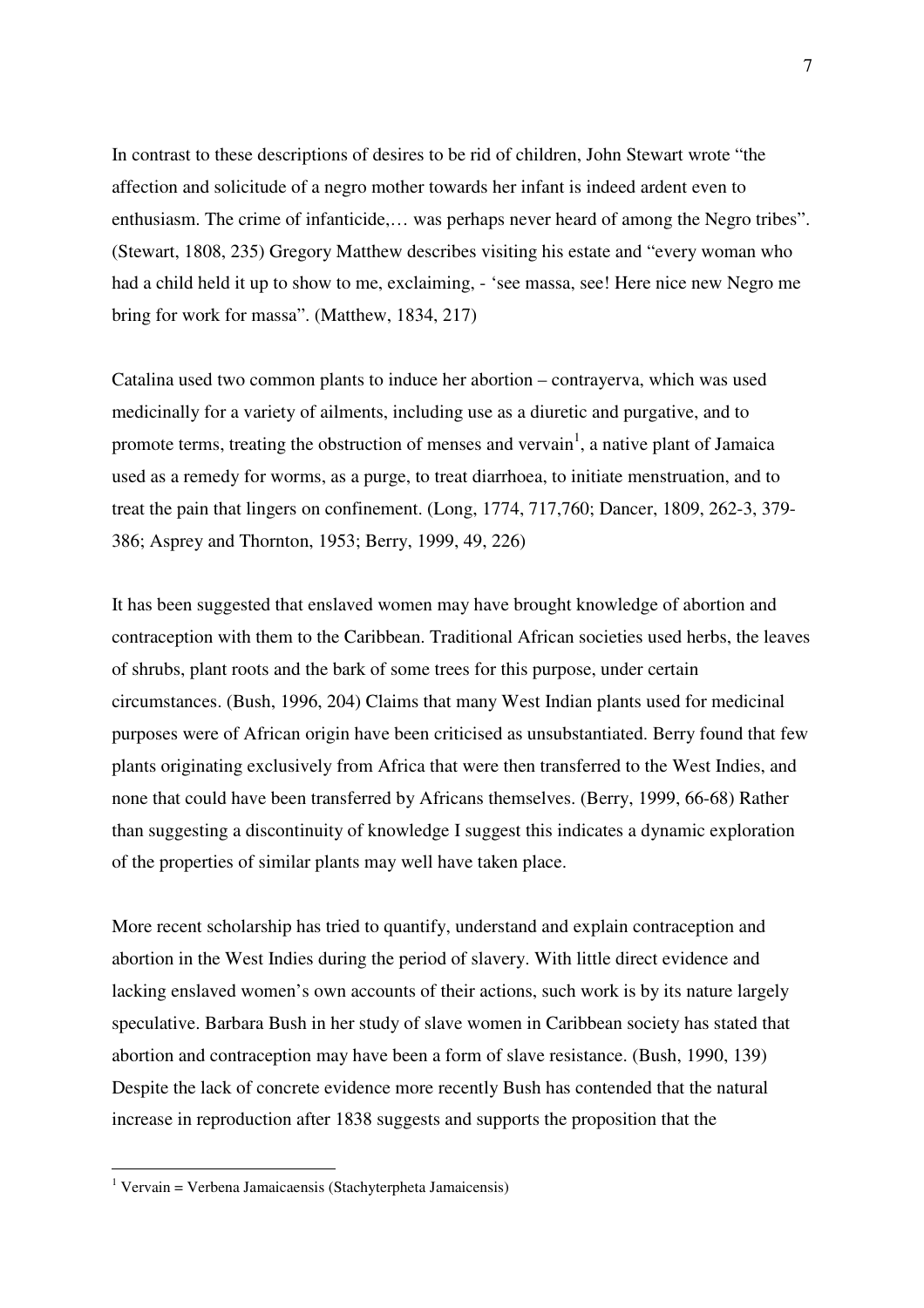management of fertility was "a form of hidden, individual protest against slavery". (Bush, 1996, 209)

Lucille Mathurin Muir, with some note of caution claims that, within the limits of the knowledge available to her at the time, enslaved women probably practiced abortion as well as lengthy breastfeeding, as matters of choice, and that spontaneous abortion must have been frequent, but induced abortion also seems widespread. (Mathurin Muir, 2006, 241) She also notes that: "whether the slave woman interrupted her pregnancies in her own personal interest or in order to frustrate the estate's labour needs, the effect was the same, the proprietor was touched in his most vulnerable spot". (Mathurin Muir, 2006, 240)

Whether abortion was pursued by enslaved women as a political strategy of resistance can not be verified from the surviving evidence. (Morgan, 2006, 252) By the overseers account Catalina had recently lost an infant, who had been born in October 1823. Further investigation of the reports included in this collection reveals that less than a year after this incident, in March 1825, she was safely delivered of a baby girl who survived. We also know that Catalina was one of a few married slaves on the estate, having married William Polson on 20<sup>th</sup> January 1822. (Returns relating to Slave Population in West Indies, Berbice and Demerara, 1826, 465)

Catalina is described as a quarrelsome woman, and the accounts of the overseer and attorney sit well with this description. Her act in inducing an abortion may be read by some as an act of resistance. Yet such an interpretation is questionable. Catalina appears to have not been generally reluctant to bear children, as the evidence of her lost infant child and latter birth suggest. Catalina's action, if indeed she did induce an abortion, is described as a specific reaction to perceived injustice, and seems to fit better with Trevor Burnard's concept of 'opposition', operating as it did within the system of slavery and not threatening the system itself. (Burnard, 2004, 218)

Catalina's action (and the action of other women on the Castle Wemyss estate) demonstrates enslaved women's agency and independence. Catalina used knowledge, passed down through her family, to control her own body and reproductive functions. Whether in protest at the actions of her husband, the other enslaved workers or the estate managers, her act was, at heart, one of defiance.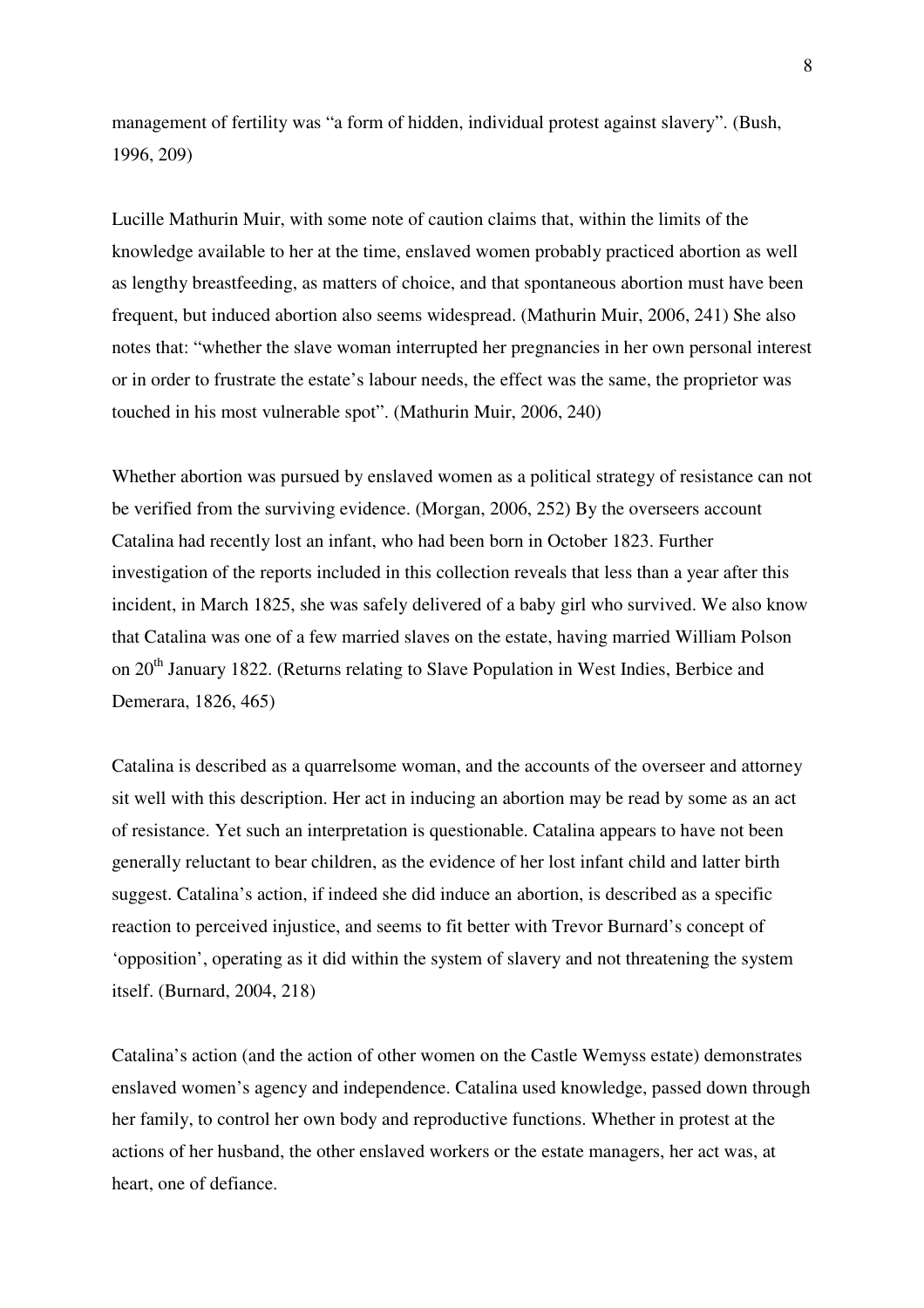This single case, demonstrates that a careful reading of, and against, the records of slave owners can reveal details illustrating potentially liberating narratives. But it warns we need to be cautious in how we interpret such cases. If contemporary accounts of abortion and low fertility, and the ascribed causes of these, need to be read carefully, we need to remember that ours is also not a politically neutral era. The discourse of resistance, although an attractive one, needs continued and more careful examination.

## **Bibliography**

*Castle Wemyss Estate papers*. Institute of Commonwealth Studies ICS 101 *Returns relating to Slave Population in West Indies, Berbice and Demerara*. (1826) Asprey, G. F. and Thornton, P. (1953), 'Medicinal plants of Jamaica'. *West Indian Medical Journal, 2,* 233-252.

Beckles, H. M. (1989), *Natural Rebels. A Social History of Enslaved Black Women in Barbados.* London: Zed Books.

Berry, M. V. (1999), *Origin of medicinal plants and knowledge of their use, Montserrat, West Indies. Dissertation presented for the Doctor of Philosophy degree, University of Tennessee.* University of Tennessee, Knoxville.

Burnard, T. (2004), *Mastery, Tyranny, and Desire. Thomas Thistlewood and his Slaves in the Anglo-Jamaican World*. Chapel Hill: University of North Carolina Press.

Bush, B. (1990), *Slave Women in Caribbean Society, 1650-1838*. Kingston: Heinemann. Bush, B. (1996), 'Hard labor. Women, childbirth and resistance in British Caribbean slave societies'. In D. B. Gaspar and D. C. Hine (eds), *More than chattel. Black women and slavery in the Americas* (pp. 193-217). Bloomington: Indiana University Press.

Collins, D. (1811), *Practical rules for the management and medical treatment of negro slaves in the sugar colonies. By a professional planter.* (first published 1811 ed.). London.

Craton, M. and Walvin, J. (1970), *A Jamaican Plantation. The History of Worthy Park 1670- 1970*. London: W.H. Allen.

Craton, M., Walvin, J. and Wright, D. (eds) (1976), *Slavery, abolition and emancipation: black slaves and the British Empire: a thematic documentary*. London: Longman.

Dancer, T. M. (1809), *The Medical assistant, or Jamaica practice of physic. Designed chiefly for the use of families and plantations*. (2nd ed.).

Hall, D. (1999), *In Miserable Slavery. Thomas Thistlewood in Jamaica, 1750-86*. Kingston: University of the West Indies Press.

Halliday, U. (1996), 'The Slave Owner and Reformer: Theory and Practice at Castle Wemyss Estate, Jamaica, 1808-1823'. *Journal of Caribbean History, 30,* 65-83.

Higman, B. W. (1976), *Slave Population and Economy in Jamaica, 1807-1834*. Cambridge: Cambridge University Press.

Higman, B. W. (1984), *Slave Populations of the British Caribbean, 1807-1834*. Baltimore: John Hopkins University Press.

Kiple, K. F. (1984), *The Caribbean slave. A biological history*. Cambridge: Cambridge University Press.

Long, E. (1774), *The History of Jamaica*. London.

Mathison, G. (1811), *Notices respecting Jamaica, 1808, 1809 & 1810*. London.

Mathurin Muir, L. (1986), *Women Field Workers in Jamaica during Slavery*. Mona:

Department of History, University of the West Indies.